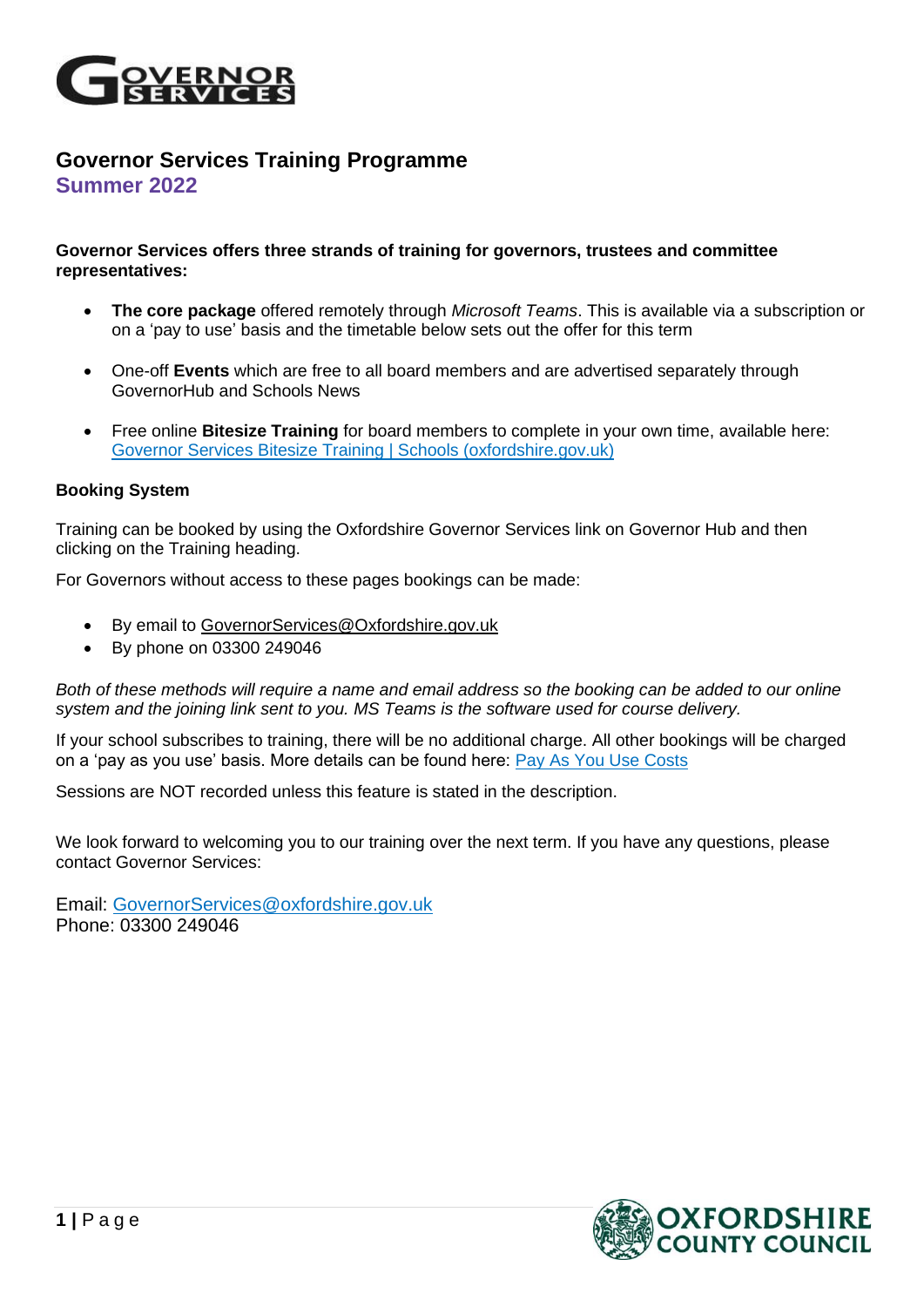

## **Remote Training Programme Summer 2022**

| <b>Course</b>                                                            | Date and<br><b>Time</b>                                               | <b>Course Information</b>                                                                                                                                                                                                                                                                                                                                                                                                                                                                                                                                                                                                                         |
|--------------------------------------------------------------------------|-----------------------------------------------------------------------|---------------------------------------------------------------------------------------------------------------------------------------------------------------------------------------------------------------------------------------------------------------------------------------------------------------------------------------------------------------------------------------------------------------------------------------------------------------------------------------------------------------------------------------------------------------------------------------------------------------------------------------------------|
| <b>Induction A</b>                                                       | Sat 30 April<br>09:00-10:30<br><b>OR</b><br>Thu 16 Jun<br>19:00-20:30 | This is part one of a two-part course. To complete the training,<br>Induction A and Induction B must be completed. Ideally, governors<br>would complete Induction A first. These sessions should be completed<br>within a year if possible.<br>This course is essential for all new governors and is also a great<br>refresher course for those who have been involved in governance for<br>longer.<br>Among other things, this course will look at:<br>The purpose of governance<br>$\bullet$<br>The board's roles and responsibilities<br>$\bullet$<br>Holding the school to account<br>$\bullet$<br>The organisation of the board<br>$\bullet$ |
| <b>Governor</b><br><b>Monitoring</b>                                     | Wed 04 May<br>19:00-20:00                                             | Monitoring is an important aspect of the board's work and this course<br>will consider:<br>The purpose of monitoring in the work of the board<br>$\bullet$<br>The range and usefulness of monitoring evidence available to<br>boards<br>The need for a planned, strategic approach to governor<br>monitoring.                                                                                                                                                                                                                                                                                                                                     |
| Safeguarding<br><b>Children</b>                                          | Thu 05 May<br>19:00-20:30                                             | This course, delivered by the Education Safeguarding Advisory Team,<br>provides governors with an explanation of their safeguarding duties,<br>summarises the latest statutory requirements and supports the<br>promotion and monitoring of safeguarding in schools.<br>This is Level 2 Safeguarding Training-recommended for all board<br>members and should be updated at least every three years.                                                                                                                                                                                                                                              |
| <b>Preparing for</b><br><b>Ofsted</b>                                    | Thu 12 May<br>19:00-20:30                                             | This course provides an overview of the latest Ofsted Education<br>Inspection Framework. It aims to familiarise governors with the<br>implications of inspection for the school as a whole, and specifically<br>for the board as part of the school's leadership and management.                                                                                                                                                                                                                                                                                                                                                                  |
| Benchmarking:<br>what, where,<br>how and why?                            | Wed 18 May<br>19:00-20:00                                             | We hear that benchmarking is important, but:<br>What is it?<br>$\bullet$<br>Where do boards get the information from?<br>$\bullet$<br>How do boards use it within their annual cycle of work?<br>$\bullet$<br>What impact can it have?<br>Join this practical course to learn about benchmarking and how it can<br>support good decision making within your board.                                                                                                                                                                                                                                                                                |
| <b>Effective Use</b><br>of the Pupil<br><b>Premium</b><br><b>Funding</b> | Thu 19 May<br>19:00-20:30                                             | This course, delivered by OXSIT (Oxfordshire School Inclusion Team),<br>will develop governors' understanding of the effective use of the pupil<br>premium grant so that pupil outcomes can be enhanced.<br>It will support governors to develop effective strategies to monitor and<br>evaluate impact in this area and will explain the role of the board in the<br>accountability of this grant.                                                                                                                                                                                                                                               |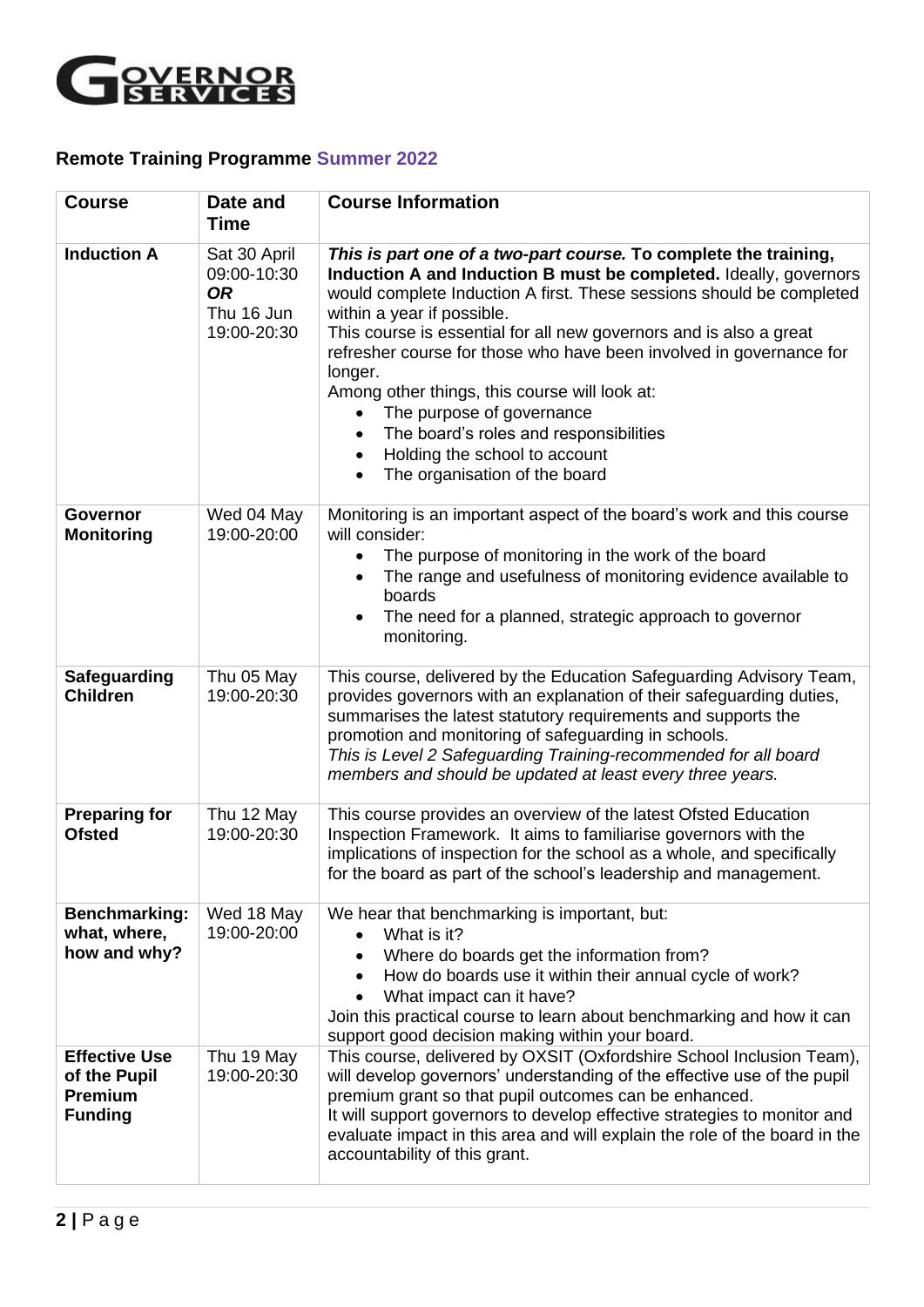

| <b>Induction B</b>                                         | Sat 21 May<br>09:00-10:30<br><b>OR</b><br>Thu 14 Jul<br>19:00-20:30 | This is the second part of the induction training.<br>This course is essential for all new governors and is also a great<br>refresher course for those who have been involved in governance for<br>longer.<br>To complete the training, Induction A and Induction B must be<br>completed. Ideally, governors would complete Induction A first. These<br>sessions do not have to be completed in the same term but should be<br>completed within a year if possible.<br>Among other things, this course will look at:<br>The purpose of governance<br>$\bullet$<br>The board's roles and responsibilities<br>$\bullet$<br>Holding the school to account<br>$\bullet$<br>The organisation of the board<br>$\bullet$                                                                                                                                              |
|------------------------------------------------------------|---------------------------------------------------------------------|----------------------------------------------------------------------------------------------------------------------------------------------------------------------------------------------------------------------------------------------------------------------------------------------------------------------------------------------------------------------------------------------------------------------------------------------------------------------------------------------------------------------------------------------------------------------------------------------------------------------------------------------------------------------------------------------------------------------------------------------------------------------------------------------------------------------------------------------------------------|
| <b>Safer</b><br><b>Recruitment</b>                         | Mon 23 May<br>18:00-21:00                                           | This updated course provides training for governors if they wish to be<br>involved in school recruitment or want to know more about recruiting<br>in terms of the safeguarding of children.<br>It covers all aspects of the recruitment process and is run by the<br>Education Safeguarding Advisory Team.<br>Due to the nature of this course, it contains upsetting information and<br>firmly places safer recruitment in the context of the safeguarding of<br>children. The training is valid for five years and attendees must<br>join on time and will be asked to complete a brief assessment<br>after the session to receive the certificate.                                                                                                                                                                                                          |
| <b>Health and</b><br>Safety: the role<br>of the board      | Wed 25 May<br>19:00-20:30                                           | This course will support governors in understanding the board's role in<br>the health and safety of their school. It will consider:<br>The legal duties of the board and the areas covered by this<br>legislation<br>Policy and risk assessment requirements<br>The distinction between the leadership's role and the role of<br>the board<br>Practical suggestions around monitoring this area<br>Signposting to available support.                                                                                                                                                                                                                                                                                                                                                                                                                           |
| <b>Understanding</b><br><b>Personnel</b><br><b>Matters</b> | Tue 07 Jun<br>19:00-20:30                                           | This briefing session will provide governors with the basic principles of<br>employment legislation and best practice in relation to school HR<br>matters. It will consider the need to follow agreed policies and to get<br>support when necessary.<br>It will also provide the background information around supporting your<br>Headteacher with personnel matters, such as managing staff<br>performance, and it will consider the expectations of governors around<br>employment hearings.<br>You will have the opportunity to ask questions around managing other<br>HR issues that may arise.<br>This course is relevant for all maintained boards although all<br>schools are very welcome. We would recommend that the Chair<br>and the Vice-Chair from each school attend this session although<br>it is relevant to all maintained school governors. |
| The<br><b>Complaints</b><br><b>Process</b>                 | Wed 08 Jun<br>19:00-20:30                                           | Every board should have several members with a good understanding<br>of the complaints policy to ensure that, if needed, the process is as<br>compliant and straight forward as possible. This course looks at the<br>statutory responsibilities and best practice around complaints, aiming<br>to improve governor confidence and effectiveness when dealing with<br>complaints in school.                                                                                                                                                                                                                                                                                                                                                                                                                                                                    |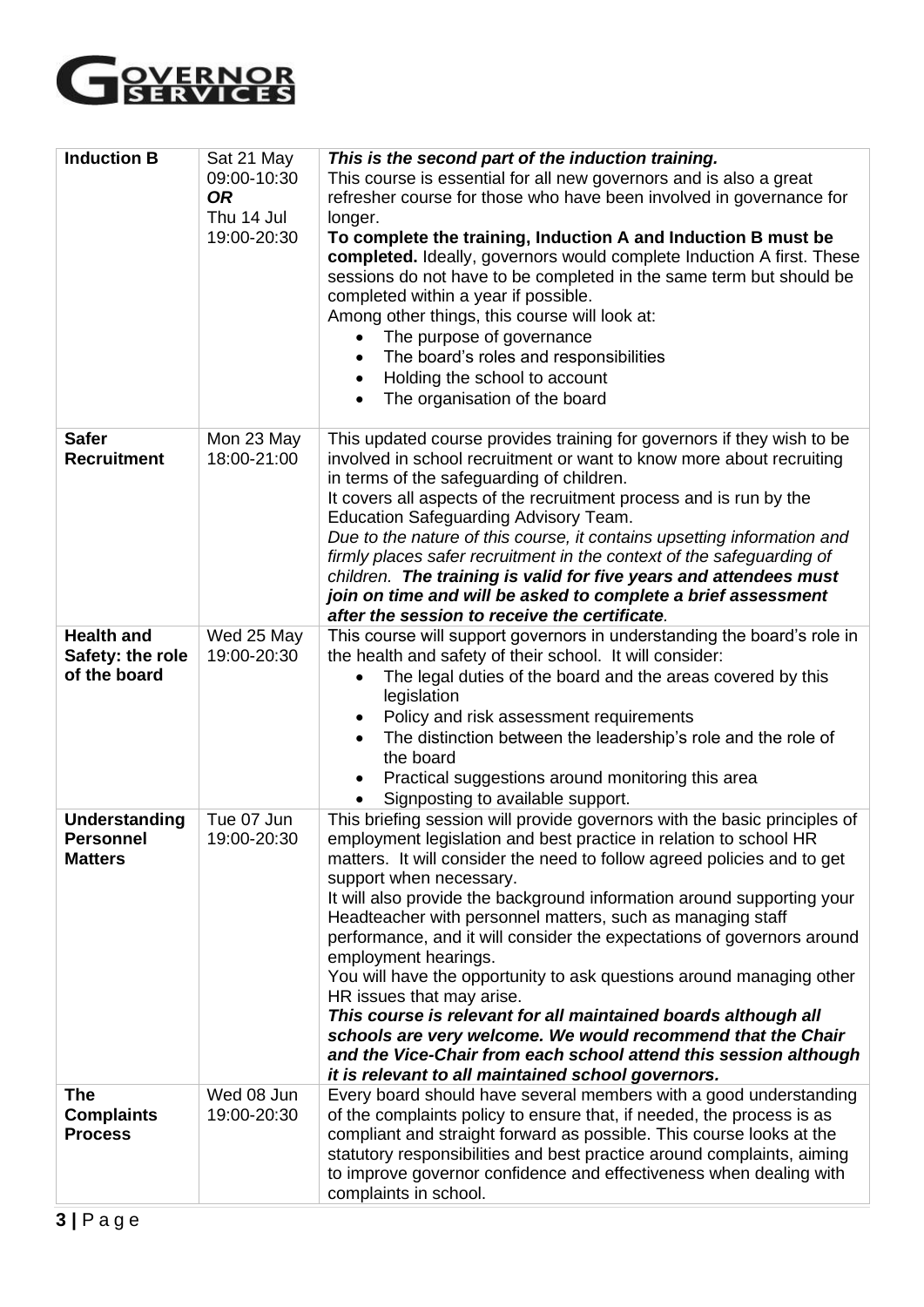

| <b>Exclusion and</b><br><b>Suspension:</b><br>practice and<br>procedure | Tue 14 Jun<br>18:30-20:00                                             | This course, delivered by the Learner Engagement Team, guides<br>governors through the statutory exclusion and suspension processes,<br>explaining their role at all stages and emphasising the importance of<br>this work to ensure all schools are inclusive.                                                                                                                                                                                                                                                                                                                                                                      |
|-------------------------------------------------------------------------|-----------------------------------------------------------------------|--------------------------------------------------------------------------------------------------------------------------------------------------------------------------------------------------------------------------------------------------------------------------------------------------------------------------------------------------------------------------------------------------------------------------------------------------------------------------------------------------------------------------------------------------------------------------------------------------------------------------------------|
| <b>Induction A</b>                                                      | Thu 16 Jun<br>19:00-20:30<br><b>OR</b><br>Sat 30 April<br>09:00-10:30 | This is part one of a two-part course. To complete the training,<br>Induction A and Induction B must be completed. Ideally, governors<br>would complete Induction A first. These sessions should be completed<br>within a year if possible.<br>This course is essential for all new governors and is also a great<br>refresher course for those who have been involved in governance for<br>longer.<br>Among other things, this course will look at:<br>The purpose of governance<br>$\bullet$<br>The board's roles and responsibilities<br>$\bullet$<br>Holding the school to account<br>$\bullet$<br>The organisation of the board |
| <b>The</b><br><b>Safeguarding</b><br><b>Lead Governor</b>               | Wed 22 Jun<br>19:00-21:00                                             | The safeguarding governor needs to have a good awareness of the<br>safeguarding systems in school and in the wider community if they are<br>to monitor this area effectively for the board. This training session,<br>delivered by the Education Safeguarding Advisory Team, will<br>consider:<br>The role of the Designated Safeguarding Lead (DSL) and other<br>roles in school<br>The LADO process<br>$\bullet$<br>School record keeping and chronologies<br>$\bullet$<br>Referral processes: what happens next?<br>$\bullet$<br>The governor role<br>$\bullet$<br>Current Oxfordshire safeguarding topics<br>$\bullet$           |
| <b>Successful</b><br><b>Chairing</b>                                    | Sat 25 Jun<br>10:00-11:30                                             | This course looks at the role of the Chair in leading an effective board.<br>It focuses on practical advice, developing good relationships,<br>communication, and effective organisational processes to ensure the<br>whole board is able to contribute to the success of the school. This<br>course is also useful to those who chair committees or who are<br>interested in a chairing role in school governance.                                                                                                                                                                                                                  |
| <b>Finance:</b><br>budget<br>construction<br>and monitoring             | Tue 28 Jun<br>19:00-20:30                                             | This course will provide you with a sound introduction to school<br>finances and budgeting, including information about:<br>Funding streams<br>Essential considerations when planning the budget<br>$\bullet$<br>Benchmarking sources<br>$\bullet$<br>Monitoring<br>$\bullet$<br>The evaluation of spending to ensure pupil impact and value<br>for money.                                                                                                                                                                                                                                                                           |